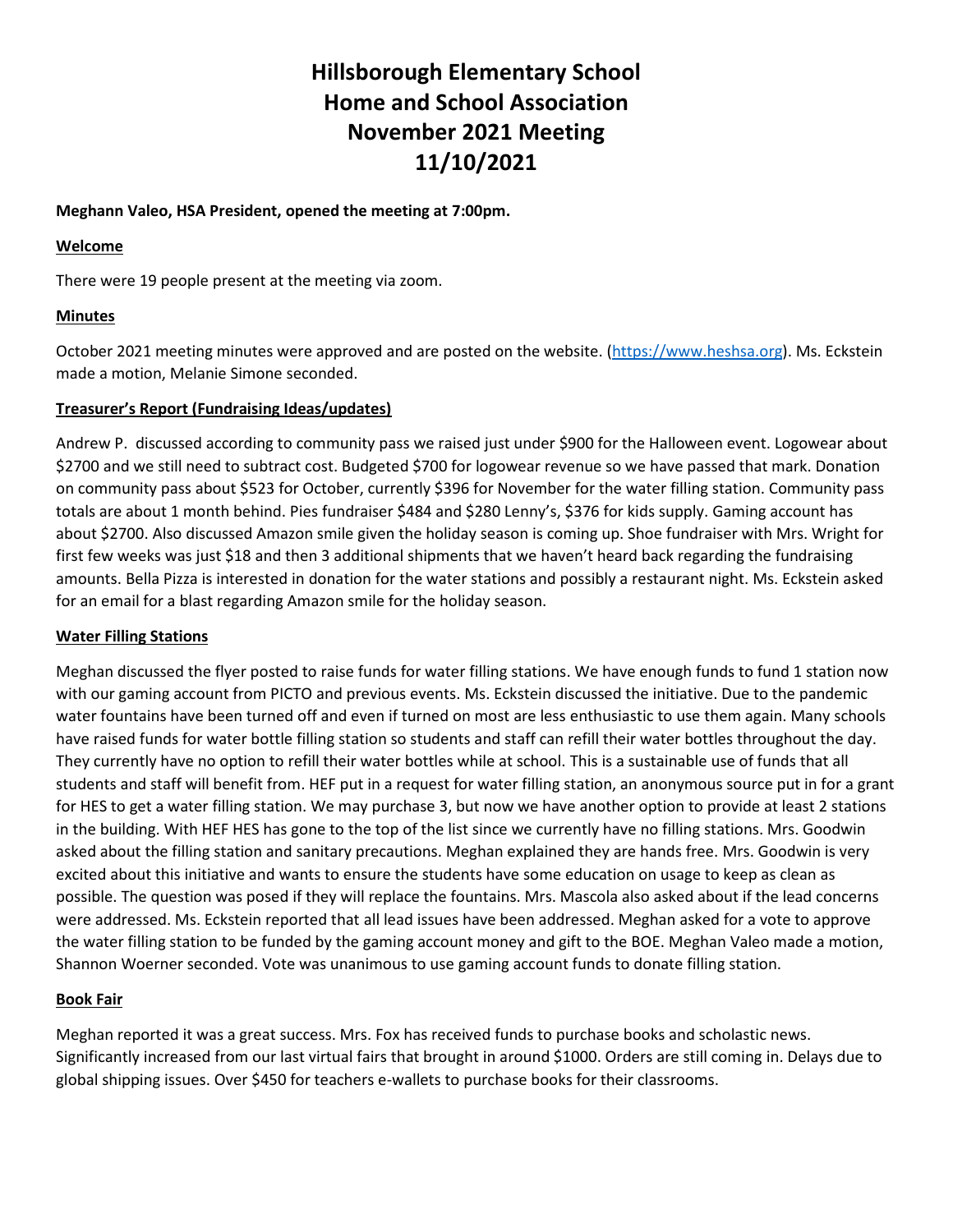## **Class Parents/Winter Parties**

Shannon updated that all rooms have at least one class parent and are working with each teacher for support. Ms. Eckstein advised to keep food to a minimum for the winter class parties. Given the parents are not able to attend in person, encouraged to keep the party events (crafts/games) simple. The Halloween parties went very well. Mrs. Moore also mentioned it was helpful to have the boxes dropped off a couple days early, so she knew everything that was in the box. We agreed to set the dropoff date of 12/21. Ms. Eckstein also encouraged no goody bags given the pandemic and people are still concerned about accepting things from another household. All foods need to be approved for allergies by the school nurse. Any perishables given the boxes will be sent early, need to be discussed with the teacher.

#### **HES HSA Trunk or Treat**

Lorrie reported that this year was different and pivoted due to the inclement weather. The teachers made it very fun despite the weather. No complaints logged. 297 kids signed up. Costs were minimal about \$100. Andrew volunteered and DJ'd the event. Mrs. Hopson praised Lorrie in her organization and dedication to the event. Only 58 bags weren't handed out likely due to the weather. There was a strong crew of volunteers, everyone came together to make the best of the inclement weather. Extra candy will be sent to operation shoebox.

## **Yearbook Photos**

Claritza is taking over for Nicole. Nicole will continue to guide and support. Pictures from the Halloween event were taken. Asking parents to send pictures to the yearbook email. They will gather and send over to Milan for the yearbook. They will communicate to parents to send pictures of events and spirit days to the yearbook email address. Meghan asked Ms. Eckstein to remind the teachers as well to send any pictures they may have taken. Ms. Eckstein agreed.

## **4 th Grade Day/Fundraising**

Melanie is on the call for the committee. Meghan is asking to start the conversation so we can be prepared, have a target and start fundraising. Ms. Eckstein feels it's still too early to have many details on the type of things we will be able to do. Optimistic we will be able to have a much more normal 4<sup>th</sup> grade day due vaccines etc. Mrs. Mascola asking since we may not have buses for a field trip, can we attempt to have parents drive with a proper consent/release form? Ms. Eckstein will look into it if needed.

# **Red Ribbon Week**

Vinita thanked Ms. Eckstein and Marylynn for their assistance and accommodation to allow her to come and decorate the school for Red Ribbon Week. Overall a success. All parents received shirts except 2 which are resolved. Ms. Eckstein thanked Vinita for her support and enthusiasm with this event.

#### **PICTO**

Meghan mentioned it is technically scheduled in January like usual. It is an annual picture BINGO event, about 500-600 people attend. The largest event the HSA does. It is unlikely that we can pull this together in usual fashion for January in the current climate. We can likely do a basket raffle. Looking for any out of the box thinking. Mrs. Goodwin asked especially for the 4<sup>th</sup> graders can we think about a similar event in the Spring outdoor, with the "One More Time" energy. Meghan brought up our STEM fair/carnival that we may consider doing this with the PICTO energy in the Spring. Mrs. Hopson mentioned doing a short version in school for the experience. Ms. Eckstein could call it over the intercom. Maybe do on a Friday afternoon. All agreed we can make this happen.

#### **Pie Fundraiser**

Meghan reported about 29 pies ordered. Orders will be accepted until tomorrow 11/11 night. Nicole ran with it, she found Terhune Orchards and made it happen. Pick up will be on 11/23 from maybe 4-7. Will confirm that time closer to, want to avoid teachers or parents that pick up have to stay or come back.